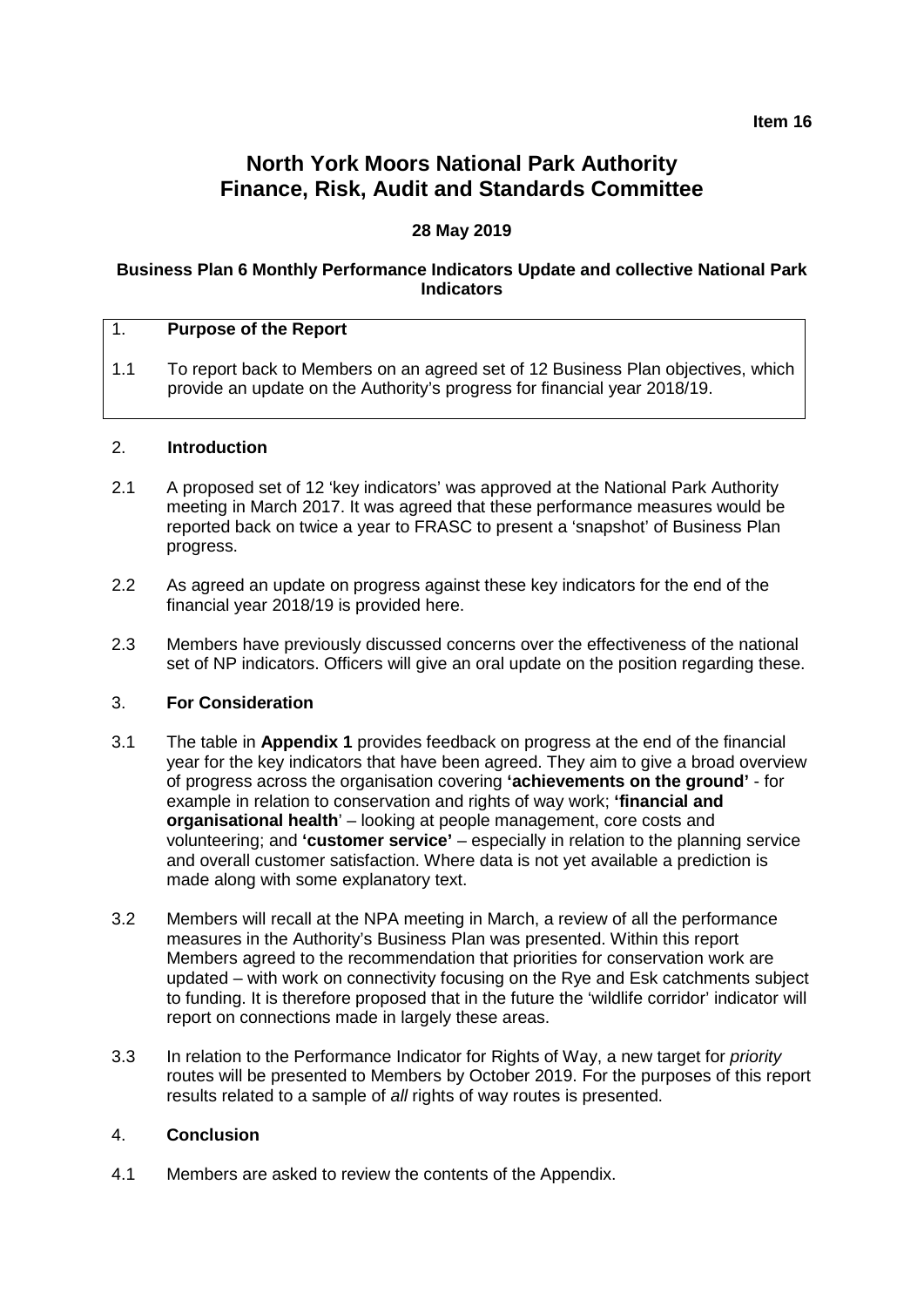# 5. **Financial and Staffing Implications**

5.1 None.

# 6. **Contribution to the National Park Management Plan**

6.1 Performance reporting sets out what the Authority is achieving to contribute towards the ambitions in the National Park Management Plan.

# 7. **Legal Implications**

7.1 None arising directly from this report.

# 8**. Recommendation**

8.1 That Members review and comment on the attached documents which provide an overview of progress for financial year 2018/19 against 12 key indicators in the Authority's Business Plan.

Contact Officers: Andy Wilson, Chief Executive Jo Swiers, Performance Officer Tel No. 01439 772700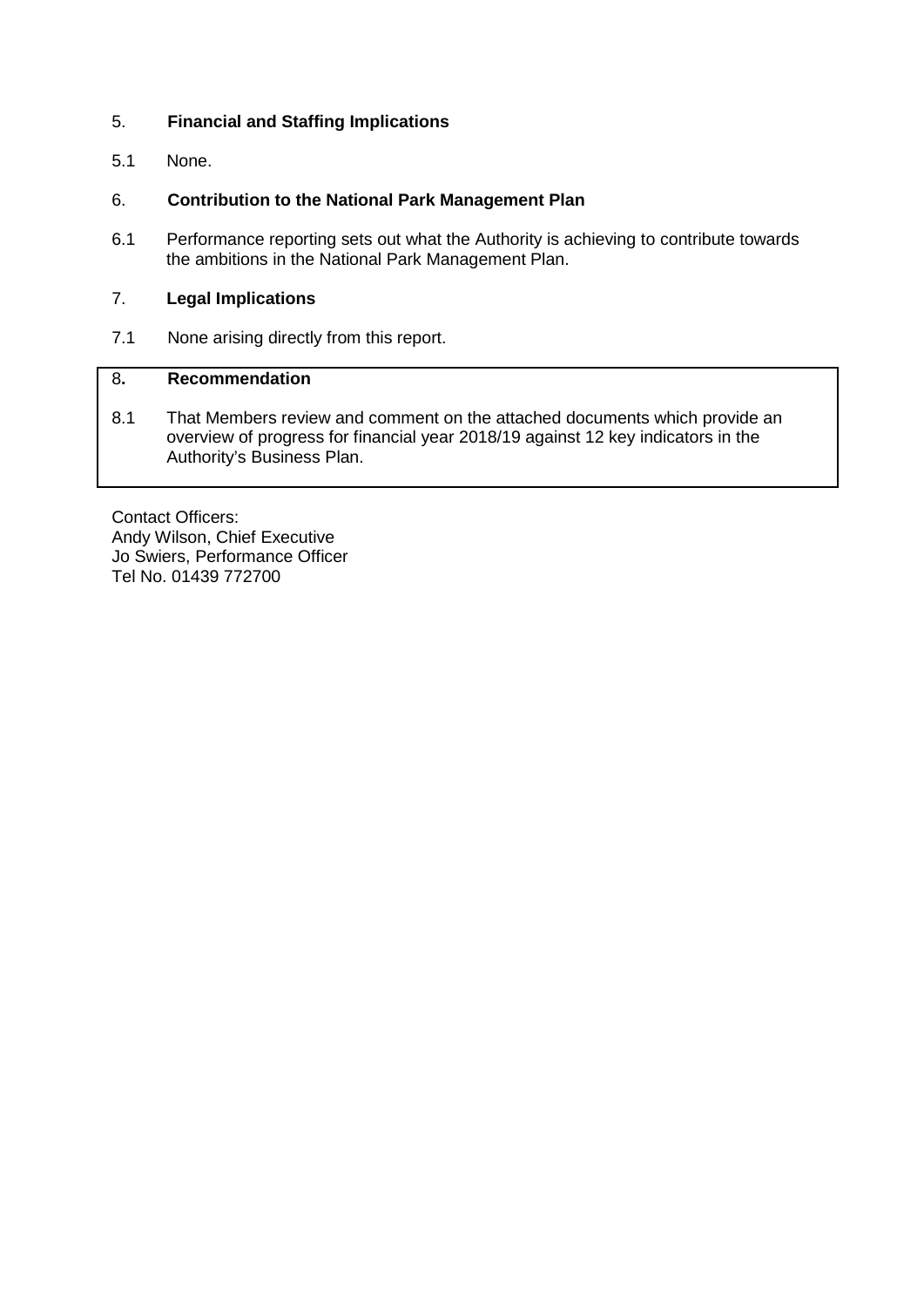# Appendix 1 – 2018/19 progress update on key indicators **√** On course/achieved X Not on course/achieved

| Aim/Objective                                                                                                                                           | <b>Key indicator</b>                                                                                                                                                                                                                                 | <b>Status</b>             | 6 month progress update                                                                                                                                                                                                                                                                                                                                                                                                                                                                                                                                                                                                                                                                    |  |  |  |
|---------------------------------------------------------------------------------------------------------------------------------------------------------|------------------------------------------------------------------------------------------------------------------------------------------------------------------------------------------------------------------------------------------------------|---------------------------|--------------------------------------------------------------------------------------------------------------------------------------------------------------------------------------------------------------------------------------------------------------------------------------------------------------------------------------------------------------------------------------------------------------------------------------------------------------------------------------------------------------------------------------------------------------------------------------------------------------------------------------------------------------------------------------------|--|--|--|
| Achievements on the ground                                                                                                                              |                                                                                                                                                                                                                                                      |                           |                                                                                                                                                                                                                                                                                                                                                                                                                                                                                                                                                                                                                                                                                            |  |  |  |
| E1. Establish effective wildlife<br>corridors in the National Park                                                                                      | The number of wildlife corridor<br>connections made (Strategic Priority)<br>Target - complete improvements in<br>132 connections by 2019                                                                                                             | $\boldsymbol{\mathsf{x}}$ | By the end of 2018/19, out of the 132 connections<br>targeted, improvements have been made in 96 (73%)<br>Delivery of connections has concentrated on fundraising<br>for future work during 2018/19. Success in this work will<br>lead to an expansion of connections concentrated on the<br>Esk and Rye catchments over the next few years, along<br>with a continuation of woodland initiatives as well as<br>through the Land of Iron Programme and the Turtle Dove<br>project; all of this work will continue to deliver on aspects<br>of connectivity such as better management and<br>enhancement of sites, increasing the size of sites,<br>creating more sites, and linking sites. |  |  |  |
| E8. Propose practical solutions<br>for wildlife, farmers and<br>landscape in the National Park as<br>a result of Brexit and National<br>Policy changes. | % of the area of the National Park<br>managed in line with conservation<br>objectives<br>Target - % maintained or increased<br>(NPMP target)                                                                                                         | ×                         | The indicator figure for 17/18 was 60%, the figure for<br>18/19 is projected to be c. 58%. The main reason for this<br>continuing decline in the figure is due to Environmental<br>Stewardship agreements finishing, and the replacement<br>national agri-environment scheme - Countryside<br>Stewardship – not fully replacing the the amount of land<br>previously covered with agri-environment agreements.                                                                                                                                                                                                                                                                             |  |  |  |
| U1. Inspire more young people to<br>understand and experience the<br>NYM and be actively involved in<br>its future<br>(Strategic Priority)              | <b>Contacts via the Education Service</b><br>Target - 18,000 each year by 2020<br><b>Satisfaction with Education Service</b><br>Target - 95% or above<br>Number of school contacts<br>supported through targeted transport<br>Target - 800 each year | $\checkmark$              | Contacts via the Education Service to date $-21,496$<br>including explorer club, explorer volunteers, youth<br>engagement, events and family community groups.<br>Satisfaction with Education Service - 97%<br>4399 - school contacts through targeted transport<br>(included in above figure)<br>820 - family community groups through targeted<br>transport (included in above figure)                                                                                                                                                                                                                                                                                                   |  |  |  |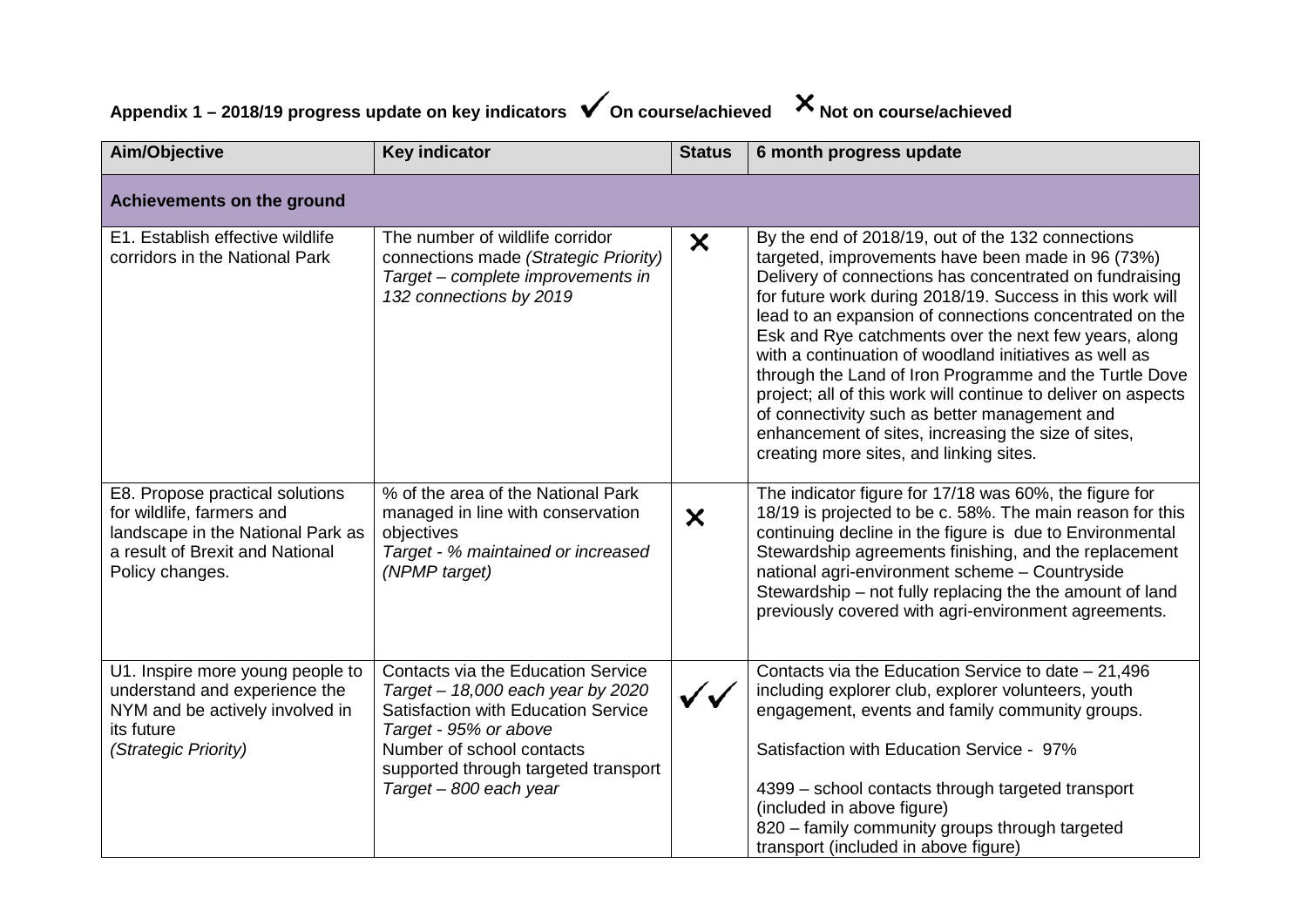| Aim/Objective                                                                                                                                                                                                   | <b>Key indicator</b>                                                                                                                              | <b>Status</b> | 6 month progress update                                                                                                                                                                                                                                                                                                                               |  |  |  |
|-----------------------------------------------------------------------------------------------------------------------------------------------------------------------------------------------------------------|---------------------------------------------------------------------------------------------------------------------------------------------------|---------------|-------------------------------------------------------------------------------------------------------------------------------------------------------------------------------------------------------------------------------------------------------------------------------------------------------------------------------------------------------|--|--|--|
| U2. Manage, maintain and<br>improve public rights of way and<br>other priority access routes in the<br><b>National Park</b>                                                                                     | % of rights of way network that is<br>'easy to use'<br>Target - 80% easy to use                                                                   | ✔             | The figure from surveys completed in November was<br>82%. This will be added to a June survey figure and an<br>average then confirmed.                                                                                                                                                                                                                |  |  |  |
| B4. Increase the profile of the<br>North York Moors to achieve the<br>second purpose and support the<br>local economy.                                                                                          | Number of visitor days spent in the<br>National Park (Strategic Priority)<br>Target - Number of visitor days is<br>increasing (NPMP target)       |               | Latest available figures<br>2017 - 12,819,632 visitor days<br>2016 - 12,680,818 visitor days<br>2018 figures should be available in June.<br>In 2018 National Park Centre visitor number figures went<br>up at Sutton Bank, but down slightly at The Moors<br>National Park Centre; retail takings increased at both<br>centres                       |  |  |  |
| Financial principle. Total<br>Expenditure on grants is<br>increased to 10% taken as a<br>running average of the last four<br>years' gross spend.                                                                | ££'s spent on third party grants for<br><b>National Park purposes</b><br>Target - 10% as a running average<br>of the last four years gross spend. | $\checkmark$  | Information on the overall picture was presented to<br>Members at an Evening Seminar last year. There has not<br>been capacity to better define this indicator. The gross<br>spend on grants is increasing due to external funding and<br>is budgeted to exceed 5% but a proposed definition and<br>more precise figures are not currently available. |  |  |  |
| <b>Financial and organisational health</b>                                                                                                                                                                      |                                                                                                                                                   |               |                                                                                                                                                                                                                                                                                                                                                       |  |  |  |
| CR1. Provide inspiring strategic<br>people Management support to<br>the Authority and ensure that<br>people are supported to enable<br>them to deliver services in a way<br>that makes the most of their skills | Staff sickness levels<br>Target - maximum of four days per<br>full time equivalent (fte) per year<br>sickness absence                             | ✓             | 2018/19 sickness absence figures are 3.8 days per full<br>time equivalent member of staff. Additional information<br>and explanation is contained within the Health and Safety<br>report for this meeting.                                                                                                                                            |  |  |  |
| CR8. Ensure that the costs of<br>Corporate Services remain at 5%<br>or less of the Authority's gross<br>costs                                                                                                   | Corporate and Democratic core<br>(CDC) costs as a % of core<br>expenditure<br>Target $-5%$ or less                                                |               | The figure for 2018/19 is 4.6% excluding s106 costs and<br>3.9% including s106, so well within target, despite the<br>significant additional workload of supporting externally<br>funded projects.                                                                                                                                                    |  |  |  |
| C5. Deliver the volunteer<br>strategy, developing a 'one team'<br>approach and embedding<br>volunteering in all areas of the<br>Authority's work                                                                | Number of volunteer days worked<br>Target - 23,000 volunteer days per<br>year by 2021                                                             |               | 22,774 days worked in 2018/19 - includes associate<br>groups. Data still be collected, so likely to be slight<br>increase in this number.                                                                                                                                                                                                             |  |  |  |